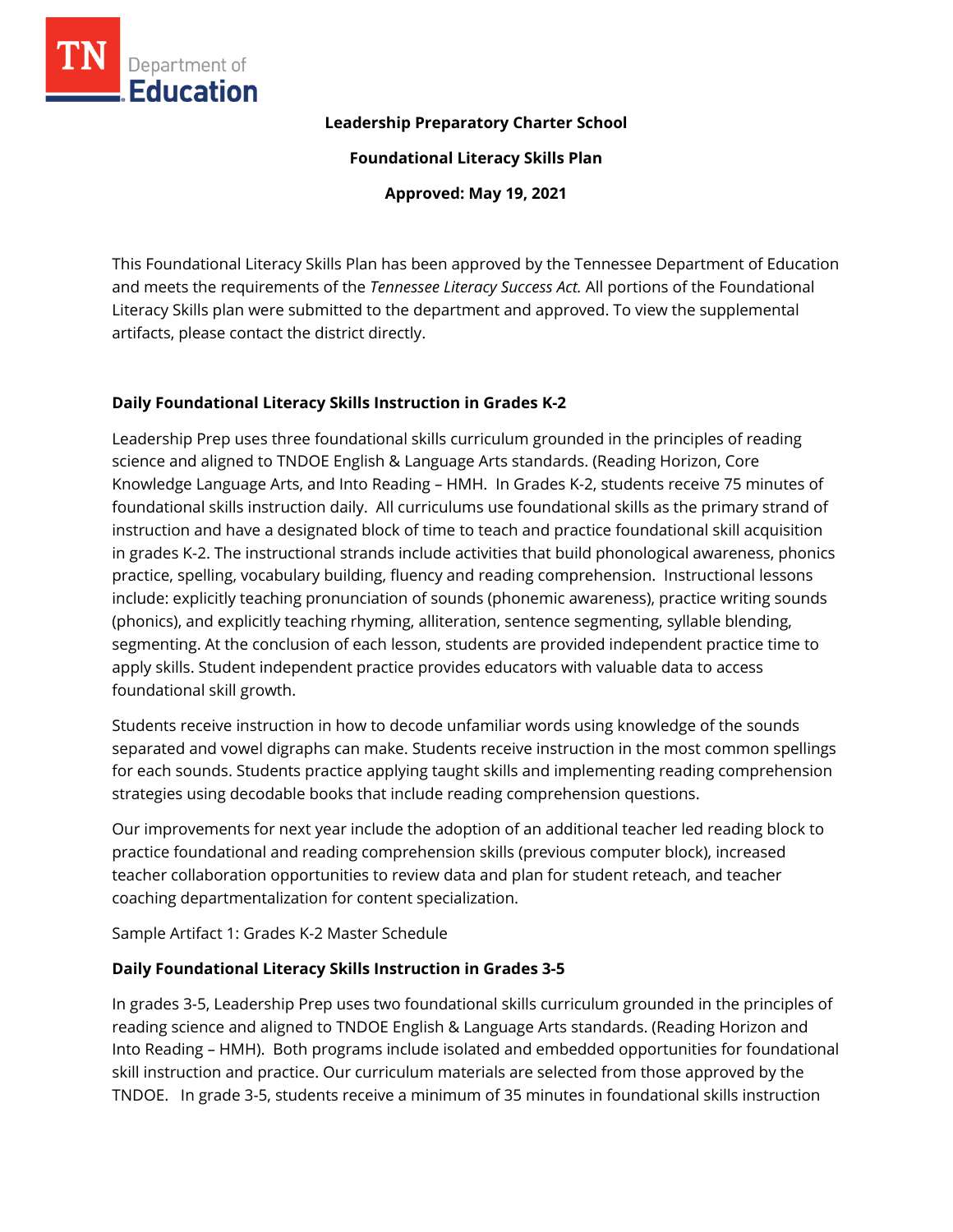daily. Our 65 minutes ELA block, includes components of knowledge building, fluency, grammar, morphology, spelling, vocabulary, phonics, and writing. Fluency, vocabulary, and comprehension skills are not taught isolation, but are embedded within the lesson to ensure continuity, cohesion, and connection. Explicit phonics instruction for struggling readers will be accomplished via small group instruction daily.

Instruction in Grades 3 through 5, includes the use of high quality and engaging text, and appropriately rigorous and organized text to support knowledge building. All lesson material include questions, tasks, and practice that support students' development of reading, writing, speaking and listening, and beginning to think critically. Lessons include foundational skills practice in spelling, morphology, grammar, vocabulary, building knowledge, language activity, guided reading, and writing workshops.

For example lesson structure includes: guided reading with leveled readers, foundational skills development to build students' reading fluency through application of decoding and spelling skills, and close reading activities to develop attentive critical readers of both fiction and nonfiction text. Therefore, foundational skills instruction is embedded in all aspects of our 65 minute ELA. Lessons are built around the holistic approach to literacy instruction. Fluency, vocabulary, and comprehension are the building blocks of the holistic literacy approach.

## **Approved Instructional Materials for Grades K-2**

Amplify - K-5 Core Knowledge Language Arts

# **Approved Instructional Materials for Grades 3-5**

Houghton Mifflin Harcourt - K-2, 4-5 Into Reading, Tennessee (Grades 4 and 5)

## **Additional Information about Instructional Materials**

Although our school has adopted an approved curriculum for ELA instruction; however, we have chosen to supplement in several ways. Our district will use the Tennessee Foundational Skills Curriculum and Reading Horizon to supplement and further address foundational skills in daily instruction. This supplement allows us to increase the time students spend on phonological awareness and advanced phonemic awareness skills that are crucial for success all the way through second grade. We use the daily sounds-first activities as our daily warm up during morning meeting in grades K-2. With this program, students will also have an extra set of "at-home" decodables. We will encourage our families to order the "at-home decodables" through the state's free ordering website. The at-home decodables will allow our students another round of practice with their families.

# **Universal Reading Screener for Grades K-5. This screener complies with RTI<sup>2</sup>and Say Dyslexia requirements.**

Illuminate FastBridges is the universal screening tool for the 2021-2022 school year. All students in grades K-7 are administered the universal screener in: fall, winter, spring. Illuminated Fastbridges data is used to support Tier 1 core instruction and to identify students with possible skill deficits. All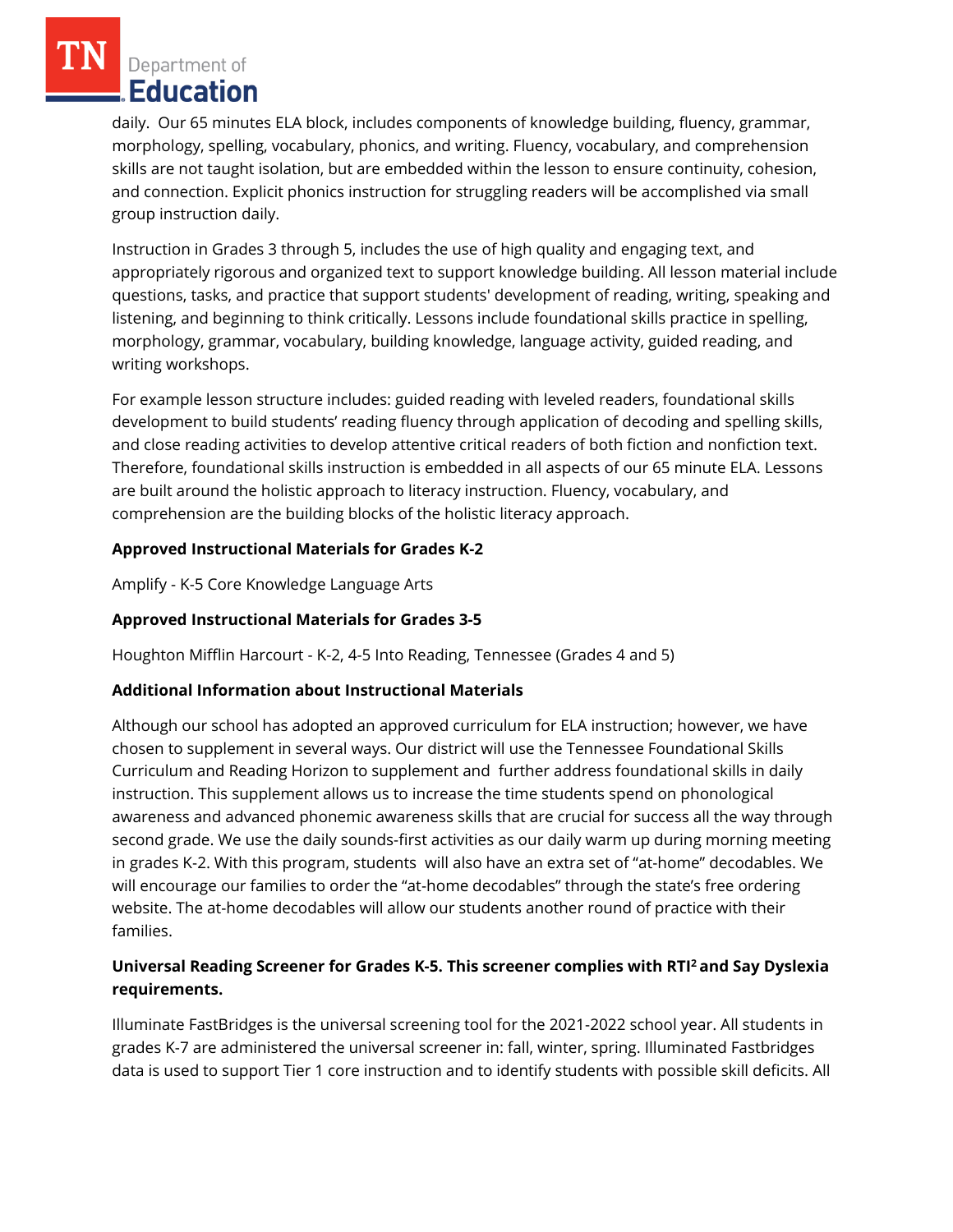K- 1st grade students receive the earlyReading and earlyMath universal screening assessment. All 2nd-7th grade students receive the aReading and aMath universal screening assessment.

Illuminate Fastbridges is the same universal screener used by the Shelby County School District. As of 2020-2021 school year, the universal screener complies with the dyslexia screening requirements in section 49-1-229.

#### **Intervention Structure and Supports**

In the fall, students are given a universal screener (Illuminate FastBridges) to determine which students have a significant reading deficiency or are "at-risk".

Our grade-level teachers, RTI Coordinator, and principals review universal screener data

to determine which students score between the 0-25th percentile. Those students demonstrating need (scoring between the 0-25th percentile) are classified as in need of Tier II (10th -24th percentile) or Tier III (0-9th percentile) instruction. Students classified as Tier II or Tier III are given a diagnostic benchmark assessment to determine specific deficits in order to best assign students to a small group with an intervention that will narrow skill gaps. Students receive daily, small-group intervention for at least 45 minutes in their area of greatest reading skill deficit.

We use iReady, a research-based and state approved curriculum option for reading intervention support. Lessons align with specific deficits for students who are "at-risk" and/or who have been identified with a significant reading deficiency. Additionally, our adopted ELA curriculum ( HMH Into Reading) contains an assessment and remediation guide in which teachers can find activities that directly address skill gaps. They can tailor this to the needs of their RTI group of students. If that intervention is not proving to be effective, a change in intervention strategies and or curriculum will be made. Data teams meet every 4 ½ weeks to determine if a change in the intervention or the person providing the intervention is warranted. The data team also looks at other variables (attendance, engagement) as part of the decision- making process before a change is made to the programming or provider. Students receive explicit instruction in their area of deficit in small groups using research-based materials and strategies.

Illuminate FastBridges (earlyReading) assessment also serves as our Dyslexia screener. Students scoring below the 10th percentile in any one area, are administered additional skills-based measures as a screening for characteristics of dyslexia. Dyslexia screening may be requested for any student ( K-8) by the student's parent/guardian or school staff. Students who do demonstrate those characteristics receive intensive intervention as outlined in the Say Dyslexia Law using programs that meet the law's requirements. Our school uses Reading Horizon, a research-based supplemental program as one intervention for students with characteristics of dyslexia. Our school notifies families of students who demonstrate characteristics of dyslexia. Families are notified that the Reading Horizon curriculum is used to support those students, as it is based on the Orton-Gillingham approach of systematic, explicit, sequential, phonics-based instruction and is considered a strong support for those students.

Intervention takes place daily in the master schedule for grades K-5. When students are in their RTI groups, they work on activities and assignments that make them stronger in that skill. For example,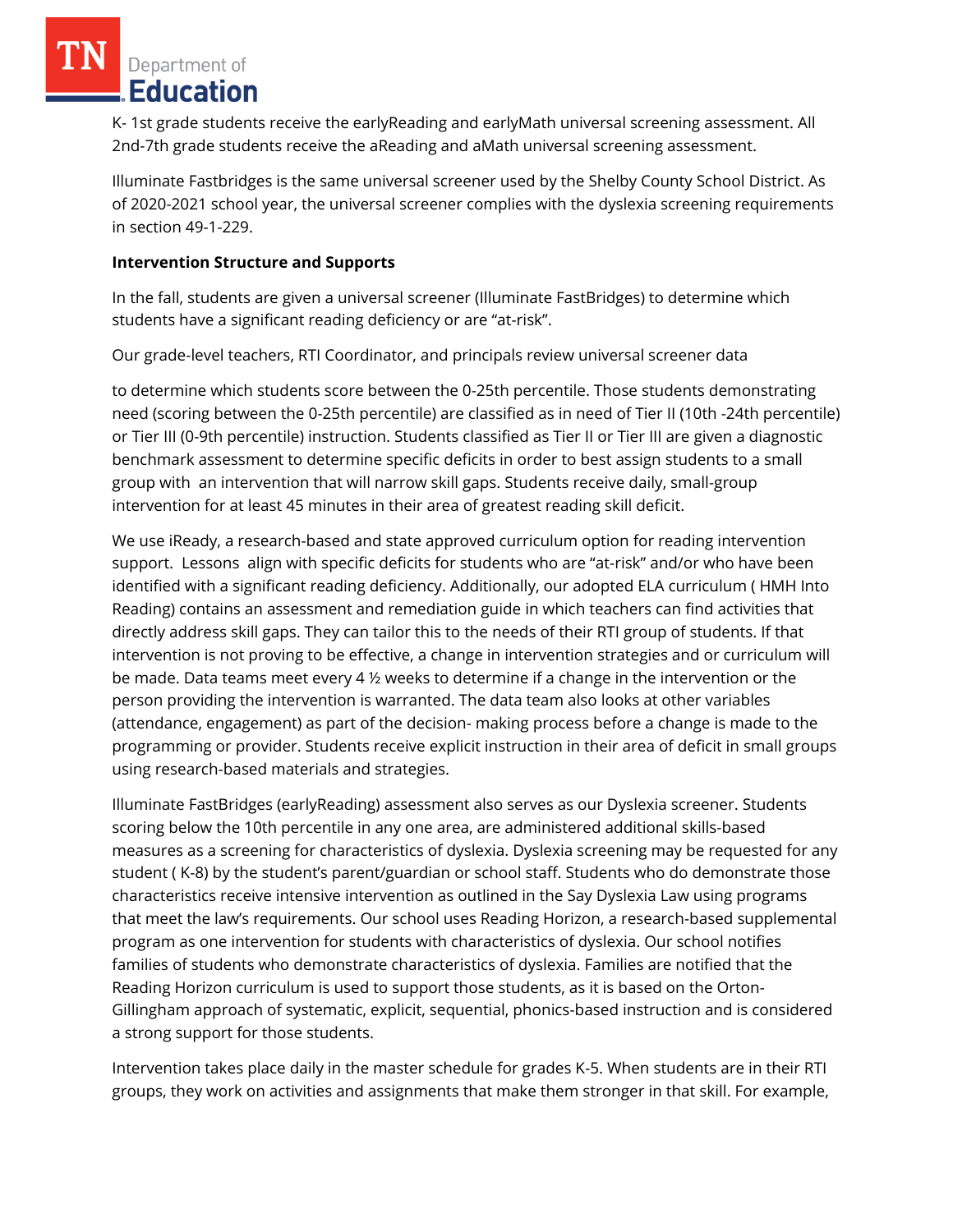students who need instruction in comprehension may read a new text and answer scaffolded questions. For example, students in need of phonics and fluency support, will receive intervention using the Reading Horizon or iReady program.

See Artifact 3 – LPCS Intervention Schedule

## **Parent Notification Plan/Home Literacy Reports**

Our school notifies parents in grades K-7 if their child is "at-risk" for or has a significant reading deficiency (as evidenced by students scoring in the 0-25th percentile) after administering each round the universal screening tool ( Illuminate Fastbridges). Students' scores are communicated in a parent-friendly letter that provides a clear explanation of student skill gaps. The parents are told what intervention their student will receive and the amount of time each day the student will receive services. This is coupled with a description of the importance of being able to ready by the end of 3rd grade.

Students scoring in the 0-25th percentile are considered to have "significant reading deficiency". Parents are subsequently notified of their child's progress, or lack of progress, after the 4 ½ week data team meetings. In the parent notifications/communication, data teams note any changes being made if the child is not showing sufficient progress as evidenced by progress monitoring and universal screening data as well as recommended activities (that do not require purchased resources) that will support students in the area of deficit (activities are not tailored by child, but tailored by skill deficit generally). Written updates on student progress are provided to parents every 4 ½ weeks and or verbally communicated every other week during parent and teacher check in calls. At minimum, our school will communicate with parents three times a year in grades K-3 and annually in grades 4 and 5.

Additionally, our ELA curriculum (HMH Into Reading) contains parent letters for each grade, that outline the foundational skills and knowledge building skills for grade level expectations. The letter gives families the opportunity to better understand grade level expectations, and how to support their student(s) through questions after reading, phonemic awareness and reading fluency.

See Artifact 4 & 5 sample parent notification letter for grades K-5.

## **Professional Development Plan**

To increase understanding of foundational skills, teachers K-5 teachers at our school will participate in the free Reading 360 Early Literacy Training series developed by the Tennessee Department of Education. Our Plan for providing ELA/Foundational skills professional development for all K-5 teachers is a follows:

May - June 2021 – Reading 360 Literacy Training ( Week 1 Online)

July 2021 – Summer Professional Development (July 19 – August 6)

- 1. K-5 teachers participate in Reading Horizon Phonics Based Training.
- 2. K-3 teachers will participate in STEP training.
- 3. K-5 Into Reading HMH training